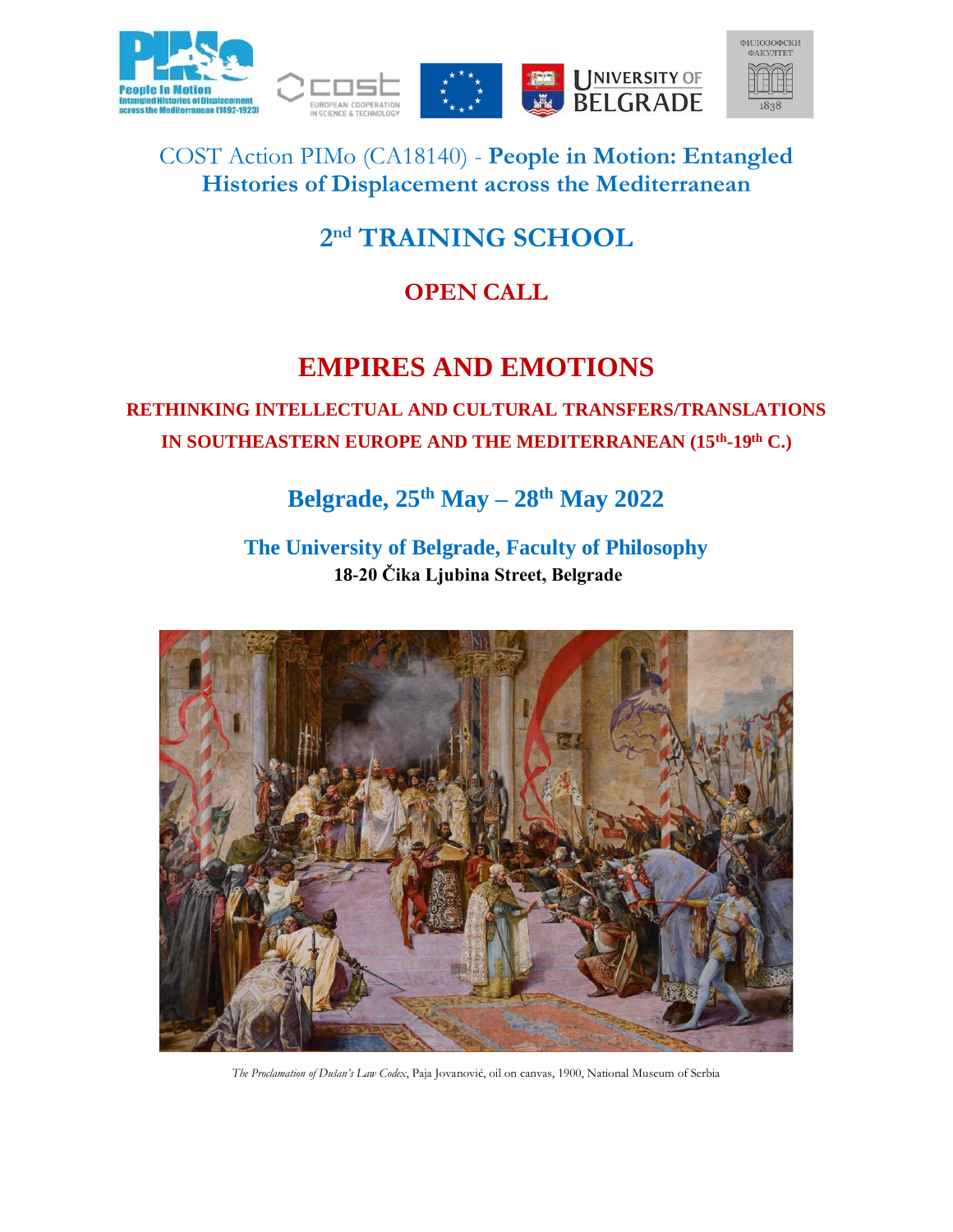







#### **CONVENERS**

#### **MARTA BUCHOLC (University of Warsaw), NADEZHDA ALEXANDROVA (University of Sofia), RASTKO JOVIĆ (University of Belgrade), VLADIMIR SIMIĆ (University of Belgrade), LUISA SIMONUTTI (ISPF-CNR, Milan)**

#### **TRAINERS**

**LISA BEAVEN (La Trobe University, Melbourne), DRAGANA GRBIĆ (Universität zu Köln), RASTKO JOVIĆ (University of Belgrade), BENEDIKT PERAK (University of Rijeka), VLADIMIR SIMIĆ (University of Belgrade), GIOVANNI TARANTINO (University of Florence, PIMo Action Chair), MARKO VEKOVIĆ (University of Belgrade), MICHAŁ WASIUCIONEK (Institute of History at Romanian Academy of Science and New Europe College, Bucharest), MEHMET YASHIN (www.mehmetyashin.com)**

## **Description of the Training School**

The broad world of Southeastern Europe and the Mediterranean from ancient times nourished the great stories that spanned over distant times and places. The focus of the research done within the Cost Action 18140 People in Motion: Entangled Histories of Displacement across the Mediterranean, or PIMo, explores common forms of displacement and dispossession across the Mediterranean from the fifteenth century to the present.

The training school in Belgrade will explore this world, divided among different Empires in the Early modern period, and became the place where different thoughts and ideas crossed visible and invisible borders and overcame language barriers finding carriers among people and objects. Thought in motion, captured on paper, represented in an image, or whispered in the ear, created the intellectual bridge that connected Otherness and unified Diversities. Intellectual/cultural transfer and translation became powerful tools for acquiring, expanding, and sharing knowledge and constant companion of human history. The translation was always a human journey through inner and outer worlds, an emotional and intellectual adventure that challenged certainties, prejudices, and personal convictions. It compared languages and contexts, world views, cultures, and empires. The task of the training school in Belgrade is to shed light on these issues and to equip young scholars with the specific intellectual tools necessary for understanding the central role of translation/cultural transfer in the Mediterranean context and with practical skills for writing grants applications.

### **Goals of the Training School**

The PIMo Training School aims to explore the "visible and invisible networks" between cultures, religions, and politics in the Mediterranean area from the 15<sup>th</sup> to 21<sup>st</sup> century and to show the ways such connections were (and are) artificially separated by political, ideological, and physical borders. The main objective is to offer an opportunity for research development, training, and exchange of ideas for Ph.D. and postdoctoral students working in Mediterranean Studies, Migration Studies, Cultural Transfers, and History of Emotions. The entangled intellectual, cultural, religious,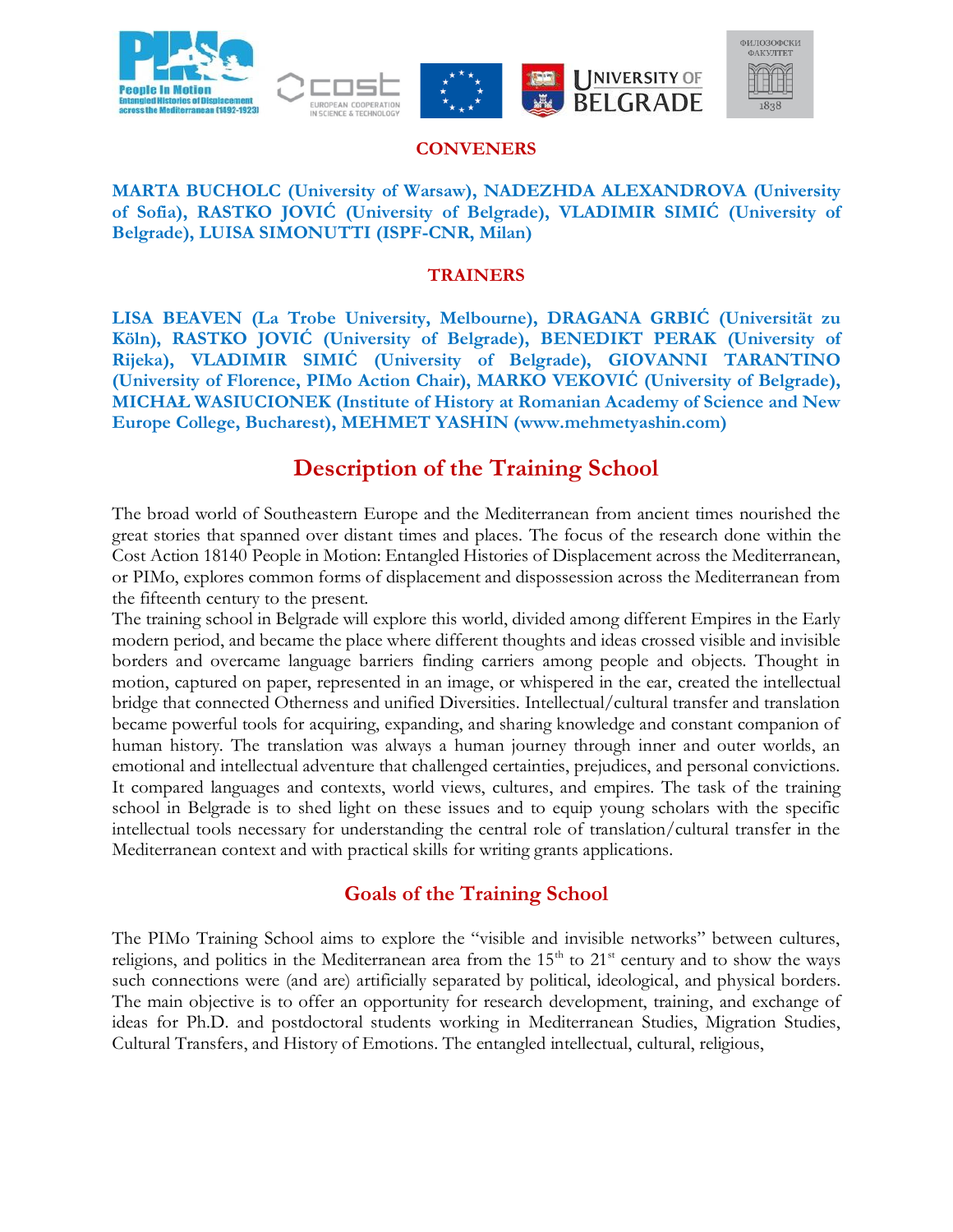





political and material histories of the Mediterranean will be unfolded following the displacement and resettlement of minority groups and individuals and the emotional responses of displaced peoples and the communities they orbit and join. School sessions will consist of lectures and seminars delivered by prominent professors of history, sociology, arts, theology, and political sciences from various countries and in-depth discussion sessions on the participating trainees' Ph.D. and postdoctoral research projects.

#### **The language of the School is English.**

**Before the school**, the trainees will be asked: - to read a few introductory papers and poetry works as a preparation for the seminars.

**After the school**, trainees will be expected to submit – either in the form of a brief video or a brief paper (max 1000 words) – a reflection about how the discussions at the training school connect with their research, ideally by taking the cue from a concrete object. Upon trainees' consent, these contributions will be made openly accessible on the PIMo website.

### **Highlights of the program**

In the Guided tour in the National Museum in Belgrade, participants could see the objects of different origins, from local art to the broader Mediterranean and Western European artworks. One of the activities will be a tour of the Belgrade Fortress, which inherits the rich layers of empires previously present in this area, from the Roman through the Byzantine, Serbian, Ottoman to the Habsburg Empire in the 18th century.

Participants will have the opportunity to meet and listen to the chair of the COST action Giovanni Tarantino, to outstanding scholars on art theory and history of emotions like Lisa Beaven, on digital humanities, such as Benedikt Perak, and on project design when it concern entangled histories of empires, such as Michał Wasiucionek. They will also meet scholars with a local background and international carriers, such as Dragana Grbić and Marko Veković, and test their interpretative skills for poetry with the distinguished novelist and poet Mehmet Yashin.

This training school program aims to provide a critical introduction to some of the most influential frameworks of explanation in historical work today and equip trainees with the expertise they will need for their future projects.

# **Conditions of application**

The applicants must be engaged in an official research program as a Ph.D. Student or an Early Career Investigator (ECI, eight years between the date of the Ph.D./doctorate and the date of application) employed by or affiliated to an institution, organization, or legal entity within its remit a clear association with performing research.

Eligible Applicants must be based in PIMo Full Members / PIMo Cooperating Member or come from Approved COST Near-Neighbor Country (NNC) Institutions (the list of the NNCs is available here: https://www.cost.eu/actions/CA18140/#tabs|Name:parties). The application process is brief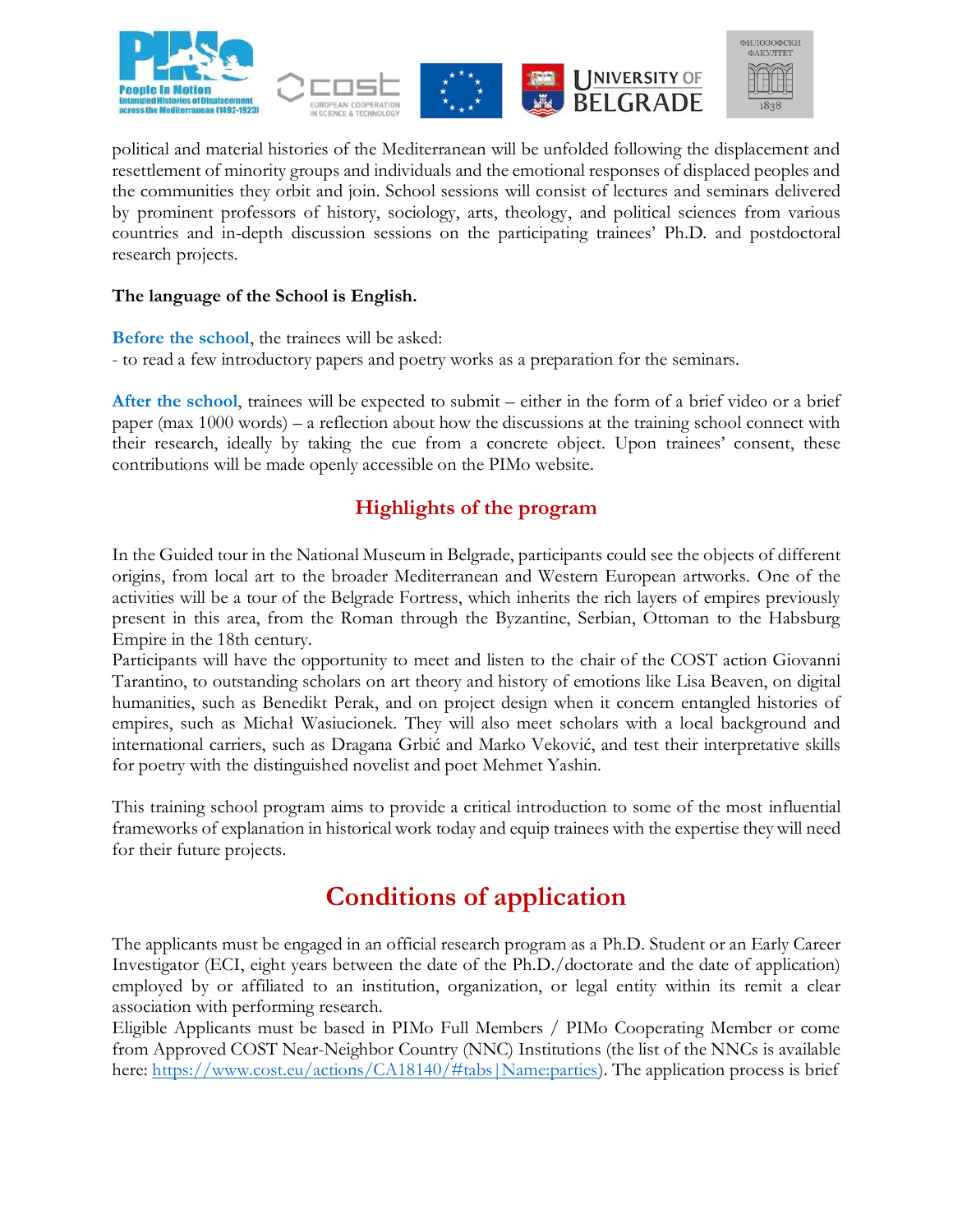







and uncomplicated. PIMo membership is required for the participants to claim reimbursement of their expenses according to COST rules (see below).

Places are limited, with a **maximum of 15 participants**.

## The deadline for applications is **31st March 2022**

#### **All application documents should be submitted directly to the attention of Professor Marta Bucholc at:** bucholcm@is.uw.edu.pl

(in cc to Vladimir Simić: vmsimic@f.bg.ac.rs)

## **Application documents:**

An application should include:

1. A motivation letter indicating reasons to apply, including the connection between the candidate's research interests and PIMo profile (up to two pages);

2. CV including a list of published and accepted publications and a description of research experience (up to two pages);

3. Description of the Ph.D. research project or the ECI research project (up to three pages);

4. A reference letter (one page).

### **Selection criteria:**

The selection committee will evaluate the applications following the next criteria:

- the connection of the applicant's research project to the research scope of the PIMo project  $(30\%)$ ;
- the quality of the applicant's CV  $(30\%)$ ;
- the applicant's motivation to participate  $(20\%)$ ;
- the applicant's research experience  $(10\%)$ ;
- the reference letter  $(10\%)$ .

The selection committee will prepare a ranking list of applicants. Please note that the committee will strive for a reasonable gender and nationality balance concerning trainee participation. The applicants will be notified of the selection process results no later than 10th April 2022 and will be given one week to confirm their intention to participate. If an applicant declines or fails to confirm, their places will be allocated to the next candidate on the list.

### **Selection committee**:

Giovanni Tarantino (University of Florence, PIMo Action Chair) Marta Bucholc (University of Warsaw) Nadezhda Alexandrova (University of Sofia) Rastko Jović (University of Belgrade) Vladimir Simić (University of Belgrade) Luisa Simonutti ( ISPF-CNR, Milan)